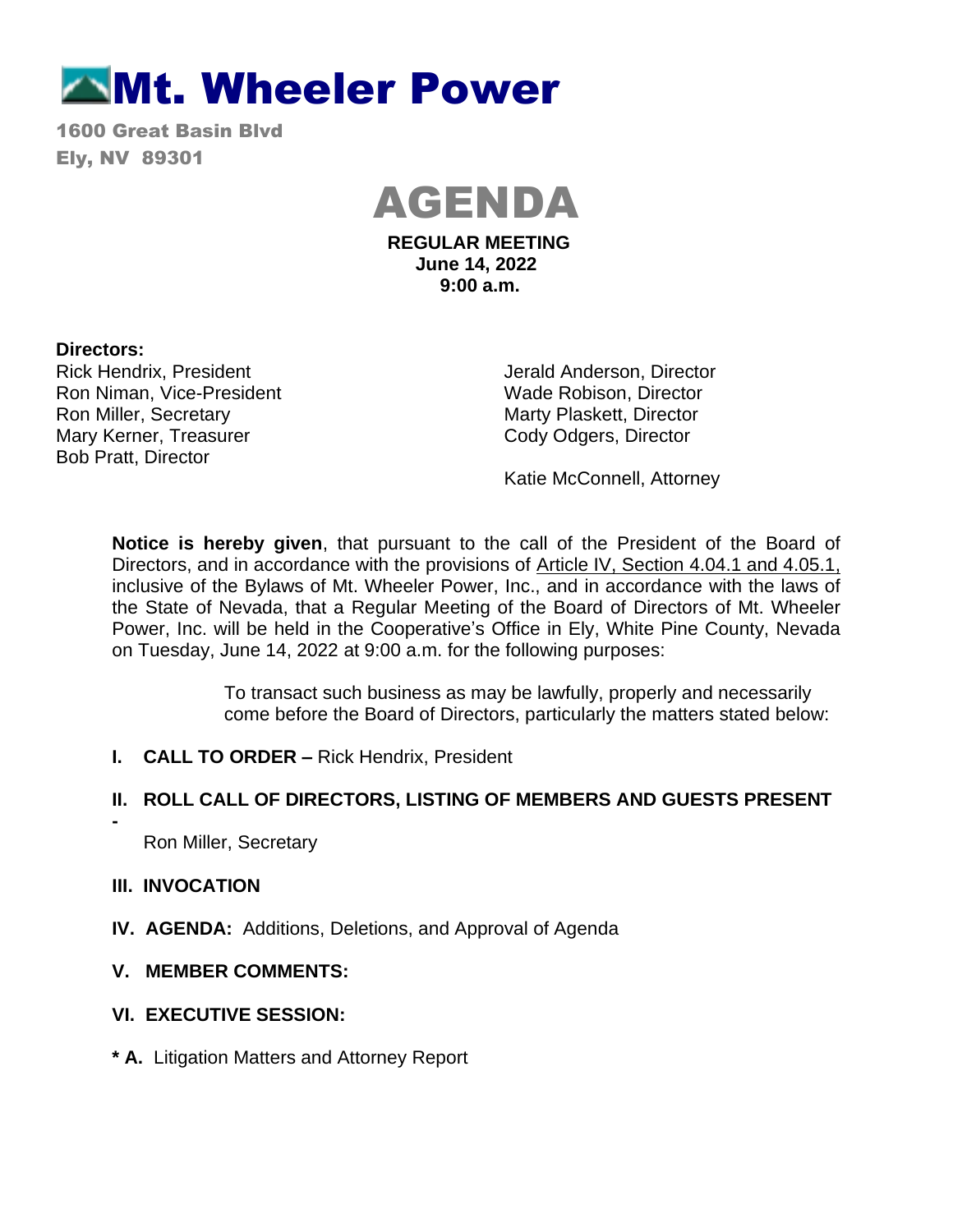Mt. Wheeler Power Inc. Agenda (Continued) June 14, 2022

## **VII. MANAGER'S REPORTS:**

- **A.** Safety
- **B.** Attorney
- **C.** CEO
- **D.** Operations
- **E.** Engineering
- **F.** Member Services/HR
- **G.** Finance

## **VIII. DIRECTOR'S REPORTS:**

- **A.** Deseret Power
- **B**. URECA
- **C.** NREA
- **D.** Other Director Reports, Comments, or Inquiries

## **IX. UNFINISHED BUSINESS:**

- **A.** National and State Legislative Issues and Regulatory Matters
- **B.** Renewables, Efficiencies and Conservation Report
- **\* C.** Risk Management and Mitigation
- **\* D.** Policy 6.10 Member Rebates for Energy Efficiency
- **\* E.** Rate Code LGS-HD
- **\* F.** Rate Code LGS-RSC

# **X. NEW BUSINESS:**

- **\* A.** 401k Board Resolution
- **\* B.** CFC Deseret Loan Board Resolution
- **\* C.** IPP Budget
- **\* D.** DG&T Annual Meeting Voting Delegate and Alternate
- **\* E.** NRTC Technology Plan
- **\* F.** Great Basin Community College Scholarship
- **G.** Policy 3.5 Conflict of Interest
- **\* H.** Online Voting
- **\* I.** RNDC Weatherization Results from 2021
- **\* J.** RNDC Contract for 2022
- **\* K.** Federated Region 9 Voting Delegate
- **\* L.** NCSC Region 9 Voting Delegate
- **\* M.** CFC Region 9 Voting Delegate
- **\* N.** NRECA Region 9 Voting Delegate
- **\* O.** NRECA International Fund